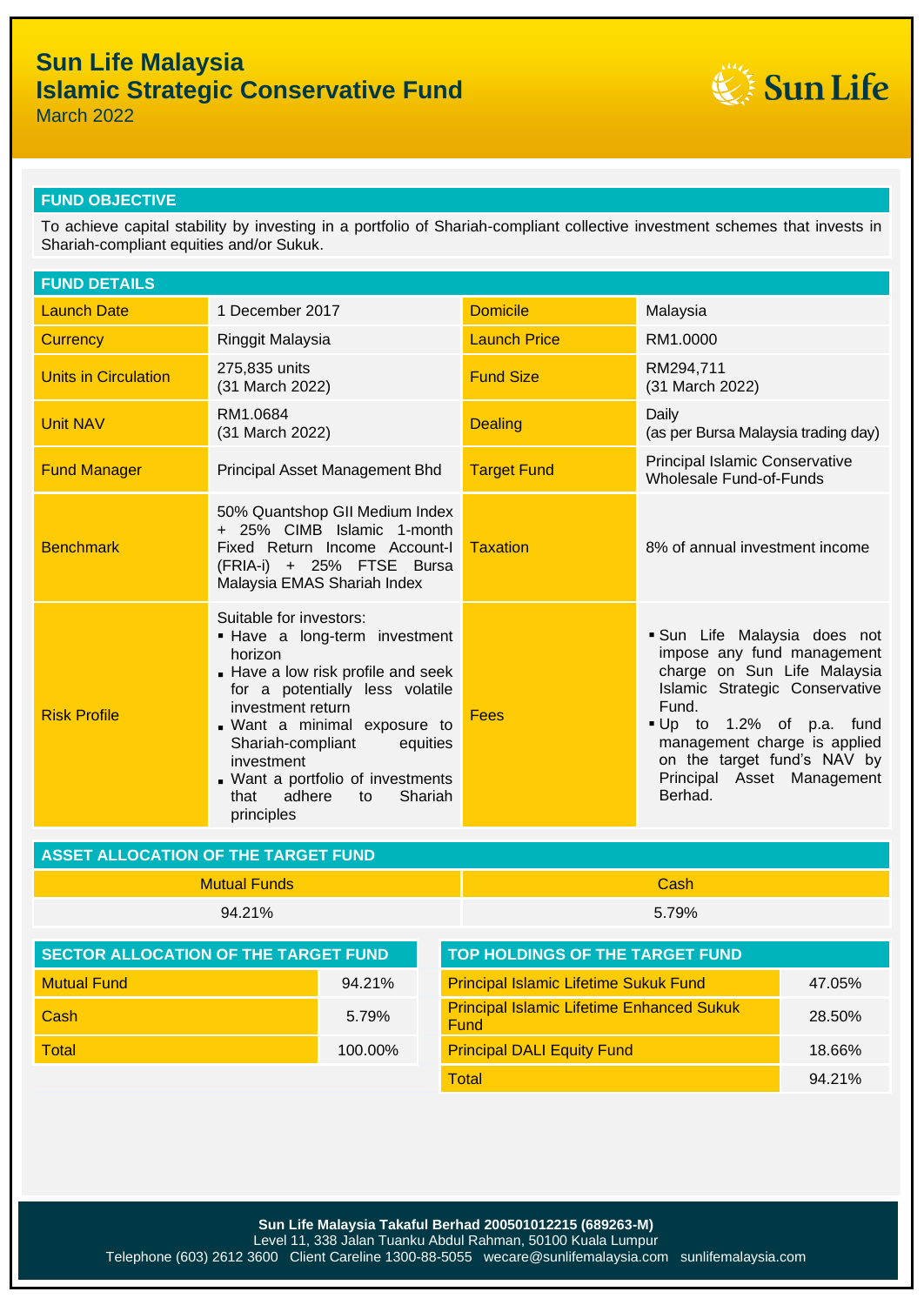

#### **PERFORMANCE RECORD**

This fund feeds into Principal Islamic Conservative Wholesale Fund-of-Funds ("target fund") with the objective to achieve capital stability by investing in a portfolio of Shariah-compliant collective investment schemes that invest in Shariahcompliant equities and/or Sukuk.

Table below shows the investment returns of Sun Life Malaysia Islamic Strategic Conservative Fund versus its benchmark as at 31 March  $2022$ 

| $\frac{1}{2}$    | YTD     | 1 M     | 3M      | 6M      | 1-Year  | <b>3-Years</b> | <b>Since</b><br><b>Inception</b> |
|------------------|---------|---------|---------|---------|---------|----------------|----------------------------------|
| Fund*            | $-1.29$ | $-0.61$ | $-1.29$ | $-1.26$ | $-0.57$ | 5.97           | 6.84                             |
| <b>Benchmark</b> | $-0.65$ | $-0.43$ | $-0.65$ | $-0.66$ | $-1.09$ | 8.02           | 10.36                            |

*\* Calculation of past performance is based on NAV-to-NAV*

**Notice: Past performance of the fund is not an indication of its future performance which may differ. The fund performance is not guaranteed.**

#### **FUND MANAGER'S COMMENTS**

In March, the Fund fell 0.61% underperforming the benchmark by 0.18ppt as the Islamic Index fell 2.0% during the month, led by China while Australia and India outperformed. Geopolitical tensions and elevated inflation weighed on investors' sentiment.

Beyond the Russia-Ukraine conflict, we expect the focus to return to the elevated inflation print across many countries and central banks' response in the months ahead. The near term inflation print will be complicated by the supply side impact on various commodities especially energy from the Ukrainian invasion. Market expectations implied by the Fed Funds Future is pricing 8-9 rate hikes for 2022. The trajectory of inflation and resultant bond yields from here-on would be a key indicator of any reversion in investor appetite.

In China, the government attempted to keep the stock market stable amidst the market rout with efforts to support overseas share listing as well as easing regulatory actions on internet platform companies. This is in line with our view that the government will maintain its supportive monetary and fiscal policy after a self-inflicted slowdown last year. Our approach in China has been focused on stock specific ideas that are likely to benefit from regulatory tailwinds or sectors with drivers that are less dependent on the macro.

We are fully invested and plan to diversify our holdings across businesses and geographies. Our recent purchases were in areas of pharmaceutical outsourcing, ASEAN telco and HK suburban mall operator. We funded these purchases by trimming selected stocks where growth durability is lacking. Off-benchmark stocks contribute ~40% to our holdings.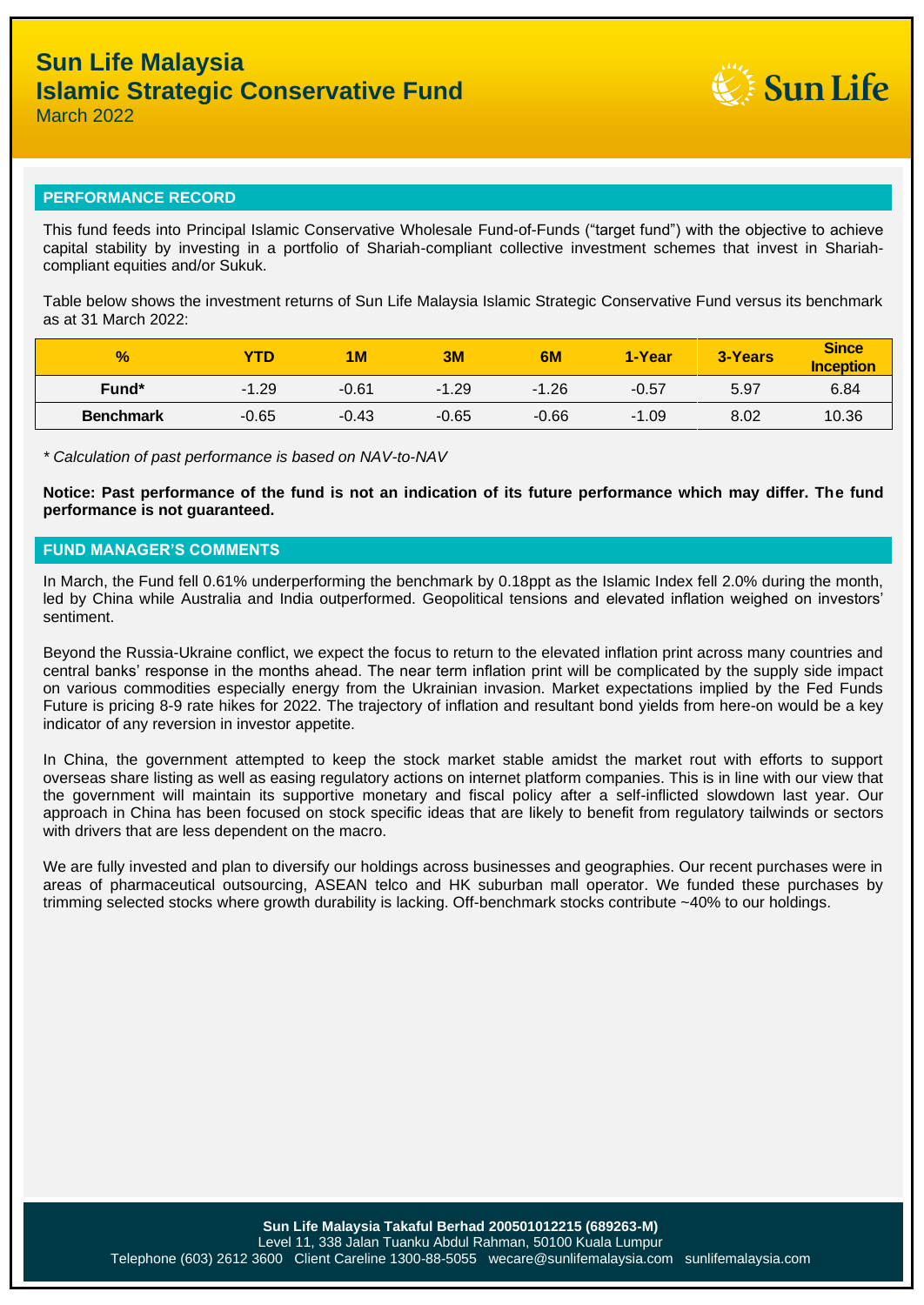

**RISKS**

All investment carries some form of risks. The potential key risks include but are not limited to the following:

| <b>Market risk</b>                                       | Market risk refers to the possibility that an investment will lose value because of a general<br>decline in financial markets, due to economic, political and/or other factors, which will result in<br>a decline in the target fund's NAV.                                                                                                                                                                                                                                                                                                                                                                                                                                                                                                                                                                                                                                                                                                    |  |
|----------------------------------------------------------|------------------------------------------------------------------------------------------------------------------------------------------------------------------------------------------------------------------------------------------------------------------------------------------------------------------------------------------------------------------------------------------------------------------------------------------------------------------------------------------------------------------------------------------------------------------------------------------------------------------------------------------------------------------------------------------------------------------------------------------------------------------------------------------------------------------------------------------------------------------------------------------------------------------------------------------------|--|
| <b>Inflation risk</b>                                    | This is the risk that your investment in the target fund may not grow or generate income at a<br>rate that keeps pace with inflation. This would reduce your purchasing power even though the<br>value of the investment in monetary terms has increased.                                                                                                                                                                                                                                                                                                                                                                                                                                                                                                                                                                                                                                                                                      |  |
| <b>Manager's risk</b>                                    | This risk refers to the day-to-day management of the target fund by the manager which will<br>impact the performance of the fund. For example, investment decisions undertaken by<br>Principal, as a result of an incorrect view of the market or any non-compliance with internal<br>policies, investment mandate, the deed, relevant law or guidelines due to factors such as<br>human error or weaknesses in operational process and systems, may adversely affect the<br>performance of the target fund.                                                                                                                                                                                                                                                                                                                                                                                                                                   |  |
| <b>Reclassification of</b><br><b>Shariah status risk</b> | This risk refers to the risk that the currently held Shariah-compliant securities in the target<br>fund may be reclassified as Shariah non-compliant in the periodic review of the securities by<br>the Shariah Advisory Council of the Securities Commission Malaysia (SACSC), Shariah<br>adviser of the issuer, the Shariah Adviser or the Shariah boards of the relevant Islamic<br>indices. If this occurs, Principal will take the necessary steps to dispose of such securities.<br>There may be opportunity loss to the target fund due to the target fund not being allowed to<br>retain the excess gains derived from the disposal of the Shariah non-compliant securities. In<br>the event that the Shariah non-compliant securities are disposed of at a price lower than the<br>investment cost, it may adversely affect the value of the target fund. Thus, it may cause the<br>NAV of the target fund or price of units to fall. |  |
| <b>Risk associated with</b><br>investing in Islamic CIS  | Since the target fund will invest entirely into Islamic CIS, there is a risk of concentration into<br>Islamic CIS, in which the Islamic CIS's management company has absolute discretion over<br>the Islamic CIS's investment technique and knowledge, operational controls and<br>management. In the event of mismanagement of the Islamic CIS and/or the management<br>company, the NAV of the target fund, which invests into those Islamic CIS would be affected<br>negatively. Should the situation arise, Principal will seek for another Islamic CIS that is<br>consistent with the objective of the target fund.                                                                                                                                                                                                                                                                                                                       |  |
| <b>Country risk</b>                                      | The target fund may invest into Islamic CIS which can be domiciled in various countries.<br>Therefore, the target fund will be subjected to risks specific to the countries in which the<br>Islamic CIS are domiciled. Such risks include adverse changes in economic fundamentals,<br>social and political stability, laws and regulations and foreign investments policies. These<br>factors may have an adverse impact on the price of the Islamic CIS, which will depress the<br>Islamic CIS's NAV growth, and consequently depress the target fund's NAV growth.                                                                                                                                                                                                                                                                                                                                                                          |  |